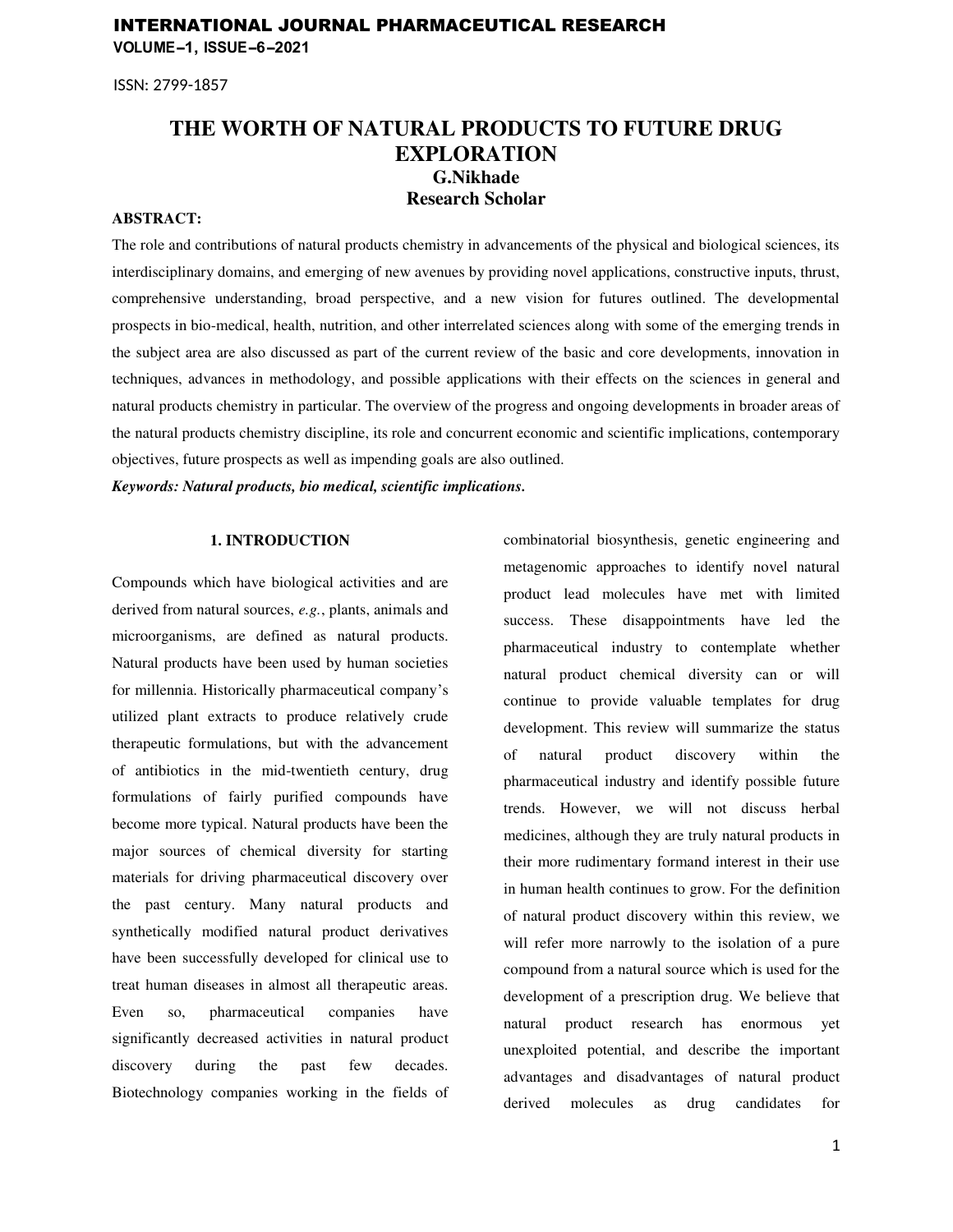### ISSN: 2799-1857

development. Our principal therapeutic focus areas in the review will be on anti-infective and anti-cancer research, but we provide insights into the value of natural products for other therapeutic areas. We also address the technical limitations, regulatory and business issues which define the prospects for increased discovery research on natural products within the pharmaceutical industry.

#### **2. RELATED STUDY**

An unprecedented revitalization has been taking place in the interest for natural products, and natural product's chemistry with their impact on various fields of scientific knowledge, technical advancements, and the economic activity. The thrust has been through a revival after the near loss of appeal for the subject. The decline of interests due to lack of prioritization, non-availability of precise tools and techniques with resulting inhibition, lack of interest, unavailability of upgraded analytical tools, and lack of wider academic and industrial programs along with the poor financial resources for advancements and research and development a opportunities for new discoveries and applications impacted the

(i) Advancement of knowledge in understanding of physical and biological science avenues and its interrelation of wider disciplines with economic impacts,

(ii) Progression of technological advancements, especially in analytical, biotechnical, and pharmaceutical domains,

(iii) Importance, outreach, and the discipline's role as a cool of modern research into chemical sciences for its broader applications, and

(iv) Later advances in mechanistic of natural world's biotic and a biotic processes, environment and ecosystems with their natural products, metabolites, and the involved chemistries, all impacted the discipline. The natural products and its chemistries understanding led approaches and analyses in purifications, characterization, structure determination, functions, inter-relational chemical and metabolic dynamics as well as vigorously diversified characteristics and pharmacology-based usage and roles led to streamlining of the advancements in the farther understanding and contributions to the discipline which is seeing an unprecedented growth in terms of knowledge of the more complex products and their implications in understanding and unravelling the superior analytical, bioengineering and medicinal uses. The finer details in natural resources ecological settings and impaction the constituents' generation, and its variations in design and diversification as well as levels of products' involvement in biomechanistics of the cellular and ultra-cellular processes opened up the developmental horizon for finer details and broader applications in the chemistry of terrestrial species and marine organisms(Atanasov et al., 2015). Although, concurrent approaches have significantly impacted phytomedicines, synthetic chemistry aspects, purification methods development, ecological understanding, agrarian sciences, the chemoenvironmental outlook from the natural products' perspective and related technological advancements and economies.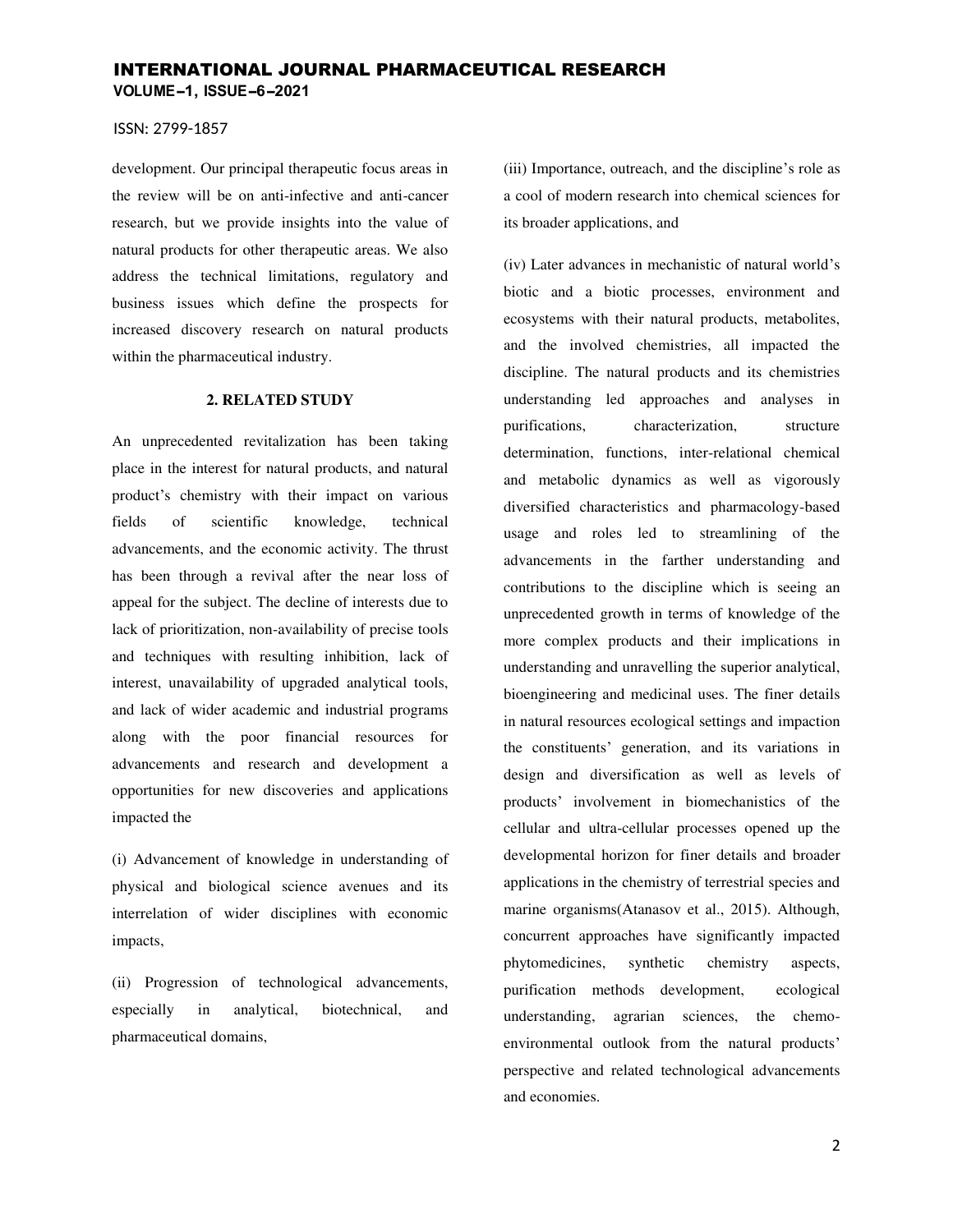ISSN: 2799-1857

### **3. PROPOSED METHODOLOGY**

The entry of synthetic products as pharmacological agents laid down the foundations of modern drugs and drug discovery in amore conceptual and rational way. The natural products and their derived drugs dominated till the 1980s when over one-third of the drugs were originated from the natural resources. The synthetically originated drugs continued to surge and covered about half of all the drugs, while the other half is still dominated by the natural resource-based medicines. However, the claimed adverse effects and perceived toxicities, requirements for advanced facilities and infrastructure set-up, adherence to stricter regulatory mechanism and expertise in the design and up-scale preparation of synthetic drugs of semi-natural and purely synthetic origins led to the growth of phytoand marine–sourced drugs at steady pace with development of drug templates for various biological activities. The conjunction of the synthetic approaches with the naturally-sourced drugs and drug templates, of late, has been a sig-nificant contributor to the natural products chemistry discipline's progression and gradual advancements. The exercise realized the inter-dependence, molecular connectivity and structure-activity relationships (SAR) for several natural templates, particularly, anti-cancers and antibiotics drugs in several ways with leads from different research groups and institutions worldwide.

However, till recently, in major parts of the world, the natural products that were viewed as prophylactic agents as being nutraceuticals, food supplements, and herbal drugs, or as complementary and alternative medicinal agents, have started to reshape its appeal and perception. The mild and severe levels of adverse

side effects of synthetic drugs for various chronic diseases of genetic, life-style-acquired, and occupational and other chronic conditions generated an opportunity to look out for safer and effective drugs from natural sources. The nature's products which constituted the major portions of the global tribal population' medicament also provided an opportunity to explore the traditional medicament resources and the knowledge for further development through systematic approach in bio-assay guided fractionation and activity location from the active constituent(s)as well as it also contributed towards synthesis development, semi-synthesis, and drug design avenues involving the obtained natural product(s) templates. Moreover, the semi-synthetic Analogs of natural product also focused on intricately modifying the structural features with inputs from SAR and QSAR, and with or without disturbing the starting molecular template for improving the existing drug-like features for the biological activity.



This made possible the crossovers of the original natural product templates in terms of clinical significance and generating a new biological activity in the redesigned entity through comparisons and predictions, also involving the use of in silico activity predictors. The natural products have also served as feasible starting material to generate substances with improved and new therapeutic efficacy that are, at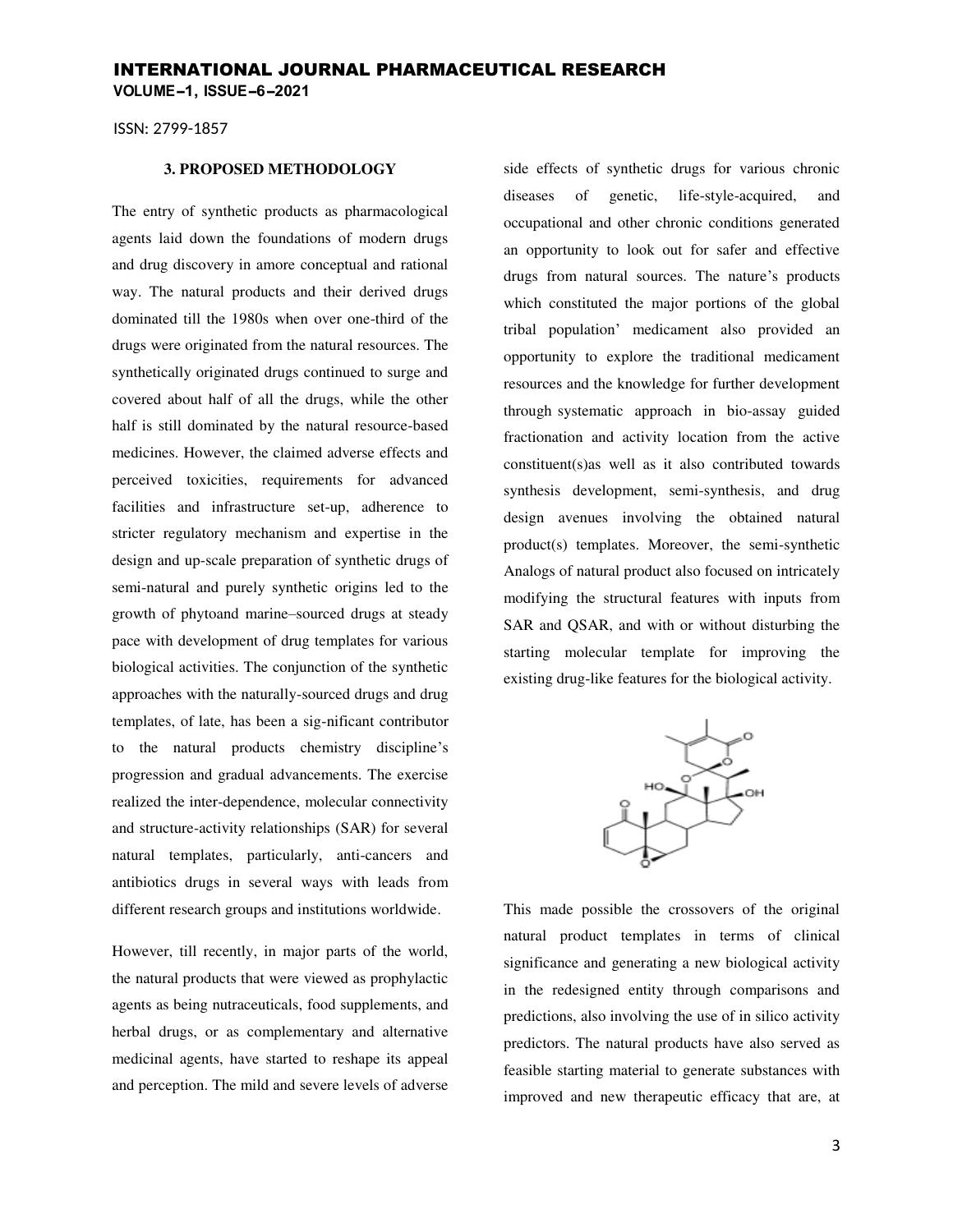# INTERNATIONAL JOURNAL PHARMACEUTICAL RESEARCH **VOLUME-1, ISSUE-6-2021**

ISSN: 2799-1857

times, unrelated to the known biological functions of the starting material itself.



#### **Fig.3.1. Natural product formation**

### **5. CONCLUSION**

Natural product research continues to provide significant value in the discovery of novel chemical structures and bioactive lead molecules for clinical development. The descriptions of ne compounds published in the past two years that have been cited above indicate that there is not a lack of new chemical diversity in this field. Technological advances summarized above which can accelerate lead identification and natural product structural elucidation, as well as scale-up and manufacture of final drug products, are encouraging. The large number of compounds derived from natural product sources that are currently undergoing evaluation in clinical trials is another positive indicator that natural product discovery provides good value for human medicine. Likewise, the increase in unmet medical needs arising from both a better understanding of disease *via* the human genome project, as well as from the development of resistance among many of the disease pathogens that historically have been controlled provides ample opportunity to rationalize

drug discovery from natural products within the pharmaceutical industry.

#### **REFERENCES**

[1] D. Choi, S. Lee, D. Won and S. Kim, "Efficient Secure Group Communication for SCADA", IEEE Trans. Power Del., vol. 25, no. 2, **(2010)**, pp. 714- 722.

[2] V. S. Miller, "Use of elliptic curves in cryptography," in Advances in Cryptology. Berlin, Germany: Springer-Verlag, 1986, pp. 417–426.

[3] Satyanarayana Vollala, B. Shameedha Begum and N. Ramasubramanian, Hardware Design for Multiplicative Modular Inverse, 2015 International Conference on Computing and Network Communications (CoCoNet'15), 16-19 Dec., 2015.

[4] C. McIvor, M. McLoone, and J. V. McCanny, "Modified Montgomery modular multiplication and RSA exponentiation techniques," IEEE Proc.- Comput. Digit. Techn., vol. 151, no. 6, pp. 402–408, Nov. 2004.

[5] Y. S. Kim, W. S. Kang, and J. R. Choi, "Asynchronous implementation of 1024-bit modular processor for RSA cryptosystem," in Proc.  $2<sup>nd</sup> IEEE$ Asia-Pacific Conf. ASIC, Aug. 2000, pp. 187–190.

[6] A. L. Toom, " The complexity of a scheme of functional elements realizing the multiplication of integers," Soviet Mathematics Doklady, vol. 3,pp. 714–716,1963.

[7] A. Zanoni, "Toom-Cook 8-way for Long Integers Multiplication," 2009 11th International Symposium on Symbolic and Numeric Algorithms for Scientific Computing, Timisoara, 2009, pp. 54-57.

[8] C. D. Walter,"Montgomery exponentiation nedds no final substractions." Electronics Letters,vo. 35,no. 21,pp. 1831-1832.Oct 1999.